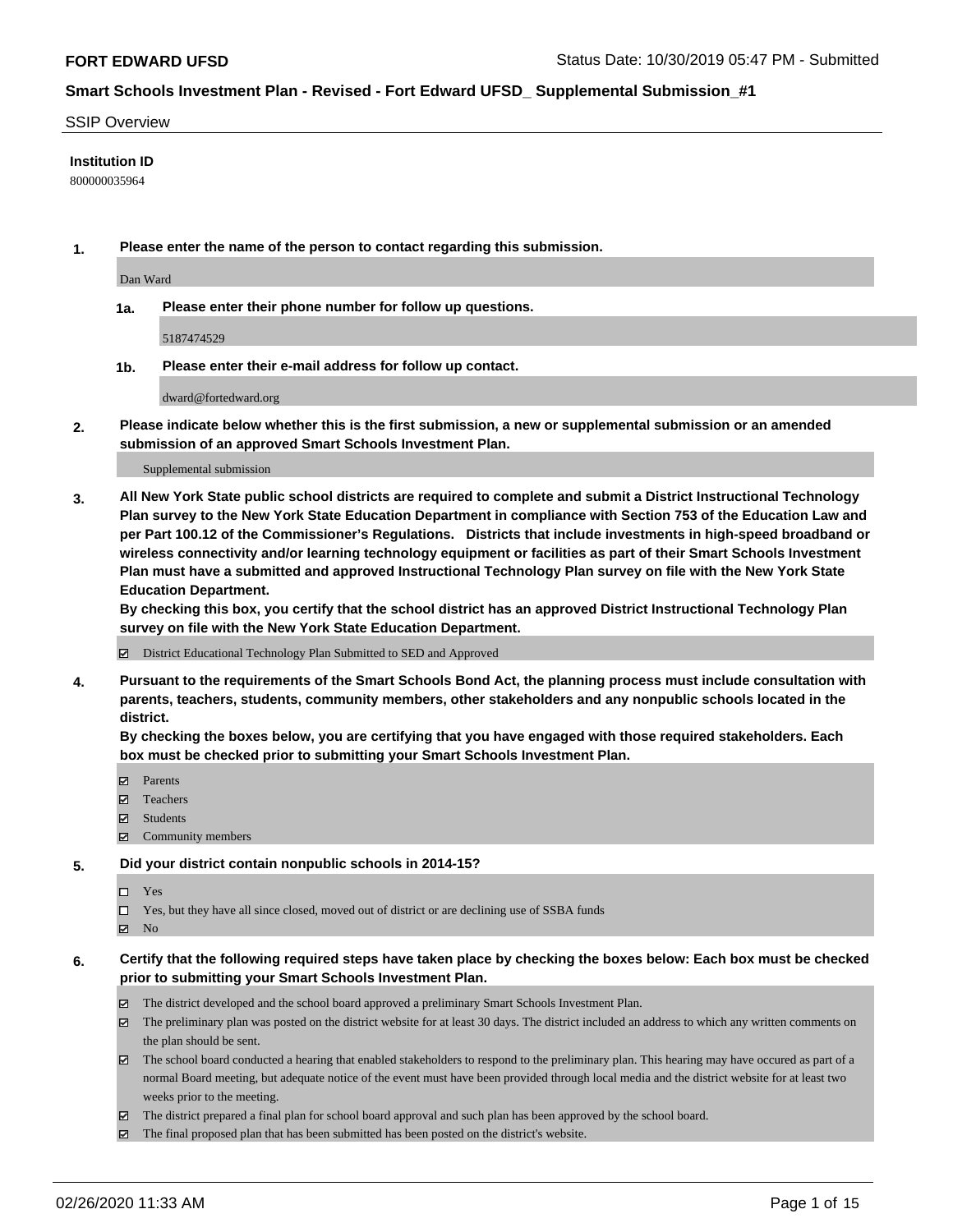SSIP Overview

**6a. Please upload the proposed Smart Schools Investment Plan (SSIP) that was posted on the district's website, along with any supporting materials. Note that this should be different than your recently submitted Educational Technology Survey. The Final SSIP, as approved by the School Board, should also be posted on the website and remain there during the course of the projects contained therein.**

Fort Edward UFSD Smart Schools Implementation Plan - Security CLT.pptx

**6b. Enter the webpage address where the final Smart Schools Investment Plan is posted. The Plan should remain posted for the life of the included projects.**

http://forteward.ss14.sharpschool.com/cms/one.aspx?portalId=862200&pageId=1026890

**7. Please enter an estimate of the total number of students and staff that will benefit from this Smart Schools Investment Plan based on the cumulative projects submitted to date.**

580

**8. An LEA/School District may partner with one or more other LEA/School Districts to form a consortium to pool Smart Schools Bond Act funds for a project that meets all other Smart School Bond Act requirements. Each school district participating in the consortium will need to file an approved Smart Schools Investment Plan for the project and submit a signed Memorandum of Understanding that sets forth the details of the consortium including the roles of each respective district.**

 $\Box$  The district plans to participate in a consortium to partner with other school district(s) to implement a Smart Schools project.

### **9. Please enter the name and 6-digit SED Code for each LEA/School District participating in the Consortium.**

| Partner LEA/District | <b>ISED BEDS Code</b> |
|----------------------|-----------------------|
| (No Response)        | (No Response)         |

### **10. Please upload a signed Memorandum of Understanding with all of the participating Consortium partners.**

(No Response)

**11. Your district's Smart Schools Bond Act Allocation is:**

\$543,338

#### **12. Final 2014-15 BEDS Enrollment to calculate Nonpublic Sharing Requirement**

|            | <b>Public Enrollment</b> | Nonpublic Enrollment | <b>Total Enrollment</b> | l Nonpublic Percentage |
|------------|--------------------------|----------------------|-------------------------|------------------------|
| Enrollment | 540                      |                      | 540.00                  | 0.00                   |

**13. This table compares each category budget total, as entered in that category's page, to the total expenditures listed in the category's expenditure table. Any discrepancies between the two must be resolved before submission.**

|                                          | Sub-Allocations | <b>Expenditure Totals</b> | <b>Difference</b> |
|------------------------------------------|-----------------|---------------------------|-------------------|
| <b>School Connectivity</b>               | 0.00            | 0.00                      | 0.00              |
| Connectivity Projects for<br>Communities | 0.00            | 0.00                      | 0.00              |
| Classroom Technology                     | 291,100.00      | 291,100.00                | 0.00              |
| Pre-Kindergarten Classrooms              | 0.00            | 0.00                      | 0.00              |
| Replace Transportable<br>Classrooms      | 0.00            | 0.00                      | 0.00              |
| High-Tech Security Features              | 0.00            | 0.00                      | 0.00              |
| Nonpublic Loan                           | 0.00            | 0.00                      | 0.00              |
| Totals:                                  |                 |                           |                   |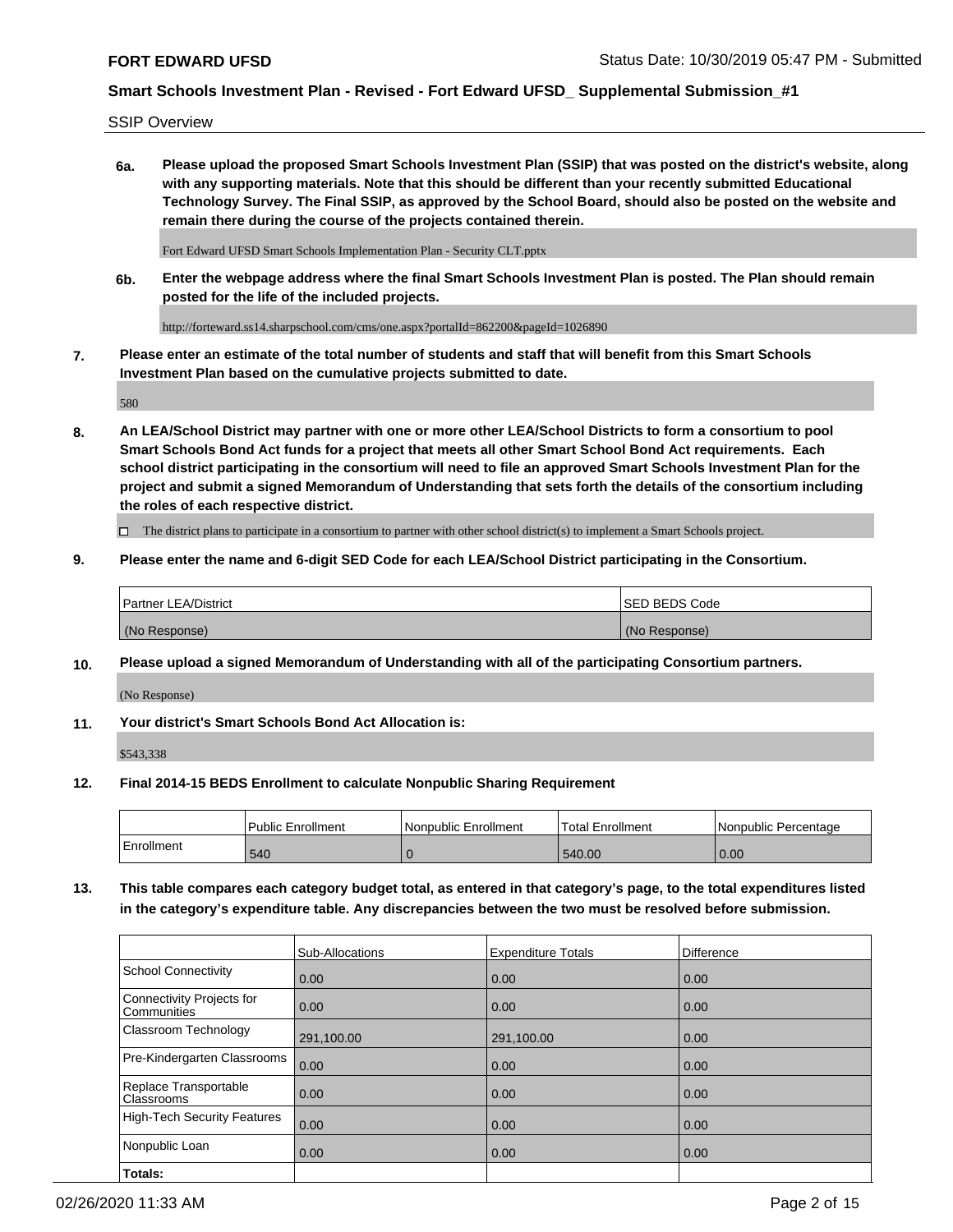SSIP Overview

| <b>Sub-Allocations</b> | Expenditure Totals | <b>Difference</b> |
|------------------------|--------------------|-------------------|
| 291,100                | 291,100            | 0                 |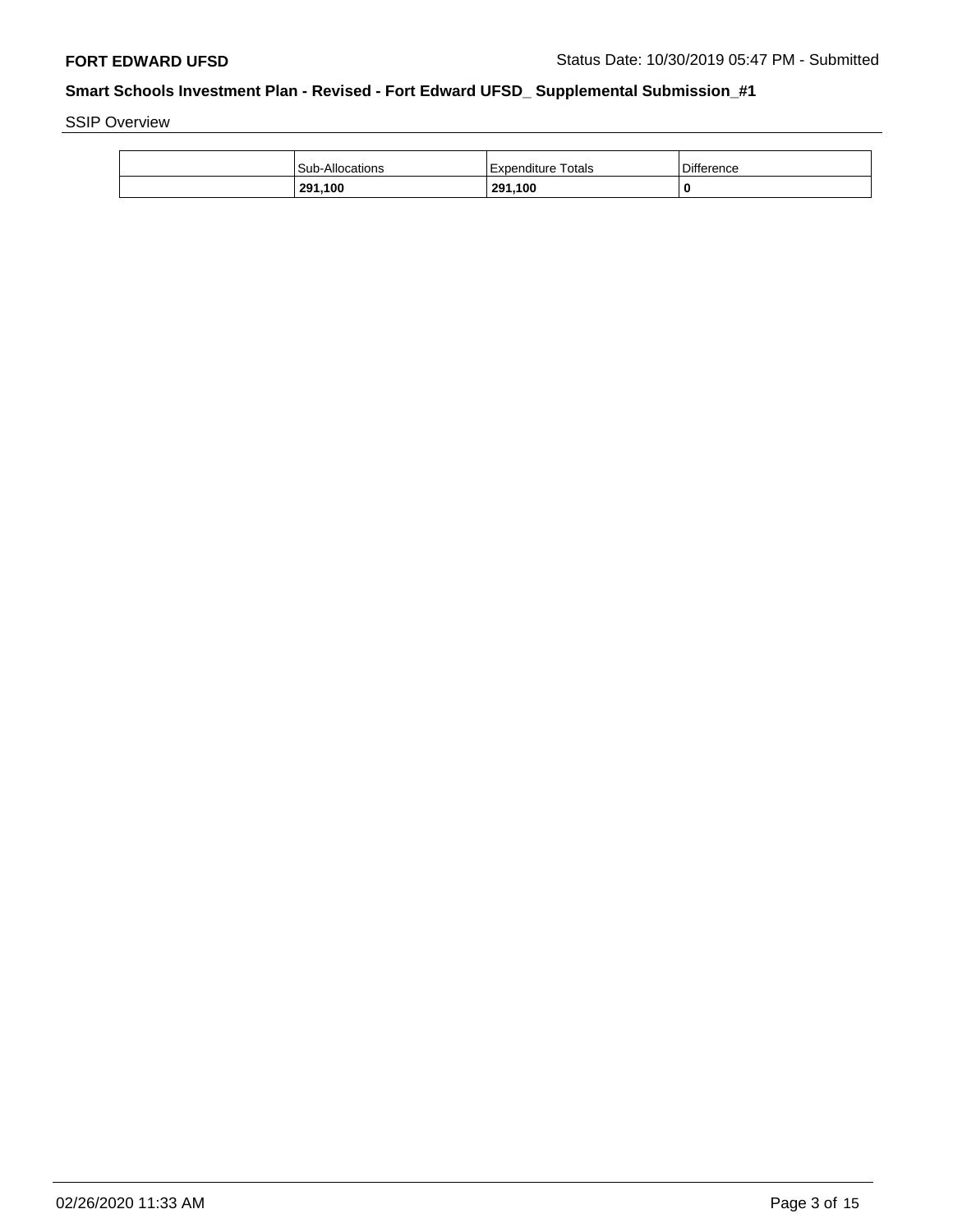School Connectivity

- **1. In order for students and faculty to receive the maximum benefit from the technology made available under the Smart Schools Bond Act, their school buildings must possess sufficient connectivity infrastructure to ensure that devices can be used during the school day. Smart Schools Investment Plans must demonstrate that:**
	- **• sufficient infrastructure that meets the Federal Communications Commission's 100 Mbps per 1,000 students standard currently exists in the buildings where new devices will be deployed, or**
	- **• is a planned use of a portion of Smart Schools Bond Act funds, or**
	- **• is under development through another funding source.**

**Smart Schools Bond Act funds used for technology infrastructure or classroom technology investments must increase the number of school buildings that meet or exceed the minimum speed standard of 100 Mbps per 1,000 students and staff within 12 months. This standard may be met on either a contracted 24/7 firm service or a "burstable" capability. If the standard is met under the burstable criteria, it must be:**

**1. Specifically codified in a service contract with a provider, and**

**2. Guaranteed to be available to all students and devices as needed, particularly during periods of high demand, such as computer-based testing (CBT) periods.**

**Please describe how your district already meets or is planning to meet this standard within 12 months of plan submission.**

(No Response)

**1a. If a district believes that it will be impossible to meet this standard within 12 months, it may apply for a waiver of this requirement, as described on the Smart Schools website. The waiver must be filed and approved by SED prior to submitting this survey.**

 $\Box$  By checking this box, you are certifying that the school district has an approved waiver of this requirement on file with the New York State Education Department.

**2. Connectivity Speed Calculator (Required). If the district currently meets the required speed, enter "Currently Met" in the last box: Expected Date When Required Speed Will be Met.**

|                  | l Number of     | Required Speed | Current Speed in | Expected Speed | Expected Date                        |
|------------------|-----------------|----------------|------------------|----------------|--------------------------------------|
|                  | <b>Students</b> | In Mbps        | <b>Mbps</b>      | to be Attained | When Required                        |
|                  |                 |                |                  |                | Within 12 Months 1Speed Will be Met1 |
| Calculated Speed | (No Response)   | 0.00           | (No Response)    | (No Response)  | l (No Response)                      |

**3. Describe how you intend to use Smart Schools Bond Act funds for high-speed broadband and/or wireless connectivity projects in school buildings.**

(No Response)

**4. Describe the linkage between the district's District Instructional Technology Plan and how the proposed projects will improve teaching and learning. (There should be a link between your response to this question and your responses to Question 1 in Section IV - NYSED Initiatives Alignment: "Explain how the district use of instructional technology will serve as a part of a comprehensive and sustained effort to support rigorous academic standards attainment and performance improvement for students."** 

**Your answer should also align with your answers to the questions in Section II - Strategic Technology Planning and the associated Action Steps in Section III - Action Plan.)**

(No Response)

**5. If the district wishes to have students and staff access the Internet from wireless devices within the school building, or in close proximity to it, it must first ensure that it has a robust Wi-Fi network in place that has sufficient bandwidth to meet user demand.**

**Please describe how you have quantified this demand and how you plan to meet this demand.**

(No Response)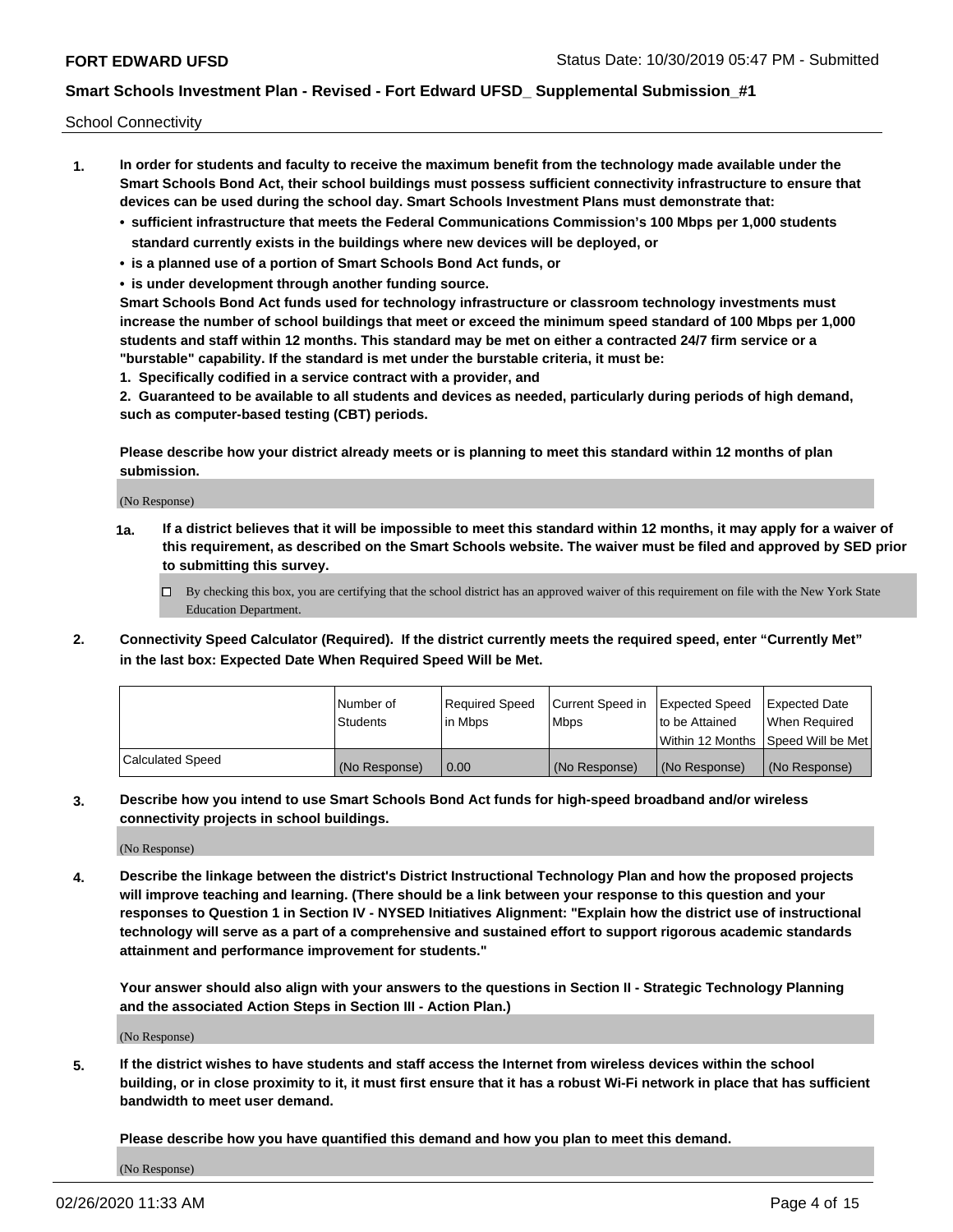School Connectivity

**6. Smart Schools plans with any expenditures in the School Connectivity category require a project number from the Office of Facilities Planning. Districts must submit an SSBA LOI and receive project numbers prior to submitting the SSIP. As indicated on the LOI, some projects may be eligible for a streamlined review and will not require a building permit.**

**Please indicate on a separate row each project number given to you by the Office of Facilities Planning.**

| Project Number |  |
|----------------|--|
| (No Response)  |  |

**7. Certain high-tech security and connectivity infrastructure projects may be eligible for an expedited review process as determined by the Office of Facilities Planning.**

### **Was your project deemed eligible for streamlined review?**

(No Response)

### **8. Include the name and license number of the architect or engineer of record.**

| Name          | License Number |
|---------------|----------------|
| (No Response) | (No Response)  |

#### **9. Public Expenditures – Loanable (Counts toward the nonpublic loan calculation)**

| Select the allowable expenditure type.<br>Repeat to add another item under each type. | <b>PUBLIC</b> Items to be<br>l Purchased | Quantity           | Cost Per Item    | <b>Total Cost</b> |
|---------------------------------------------------------------------------------------|------------------------------------------|--------------------|------------------|-------------------|
| (No Response)                                                                         | (No Response)                            | l (No<br>Response) | (No<br>Response) | $\overline{0.00}$ |
|                                                                                       |                                          | O                  | 0.00             |                   |

## **10. Public Expenditures – Non-Loanable (Does not count toward nonpublic loan calculation)**

| Select the allowable expenditure<br>type.<br>Repeat to add another item under<br>each type. | <b>PUBLIC</b> Items to be purchased | Quantity      | Cost per Item | <b>Total Cost</b> |
|---------------------------------------------------------------------------------------------|-------------------------------------|---------------|---------------|-------------------|
| (No Response)                                                                               | (No Response)                       | (No Response) | (No Response) | 0.00              |
|                                                                                             |                                     |               | 0.00          |                   |

#### **11. Final 2014-15 BEDS Enrollment to calculate Nonpublic Sharing Requirement (no changes allowed.)**

|            | Public Enrollment | l Nonpublic Enrollment | <b>Total Enrollment</b> | Nonpublic Percentage |
|------------|-------------------|------------------------|-------------------------|----------------------|
| Enrollment | 540               |                        | 540.00                  | 0.00                 |

### **12. Total Public Budget - Loanable (Counts toward the nonpublic loan calculation)**

|                                                      | Public Allocations | <b>Estimated Nonpublic Loan</b><br>Amount | Estimated Total Sub-Allocations |
|------------------------------------------------------|--------------------|-------------------------------------------|---------------------------------|
| Network/Access Costs                                 | (No Response)      | 0.00                                      | 0.00                            |
| School Internal Connections and<br><b>Components</b> | (No Response)      | 0.00                                      | 0.00                            |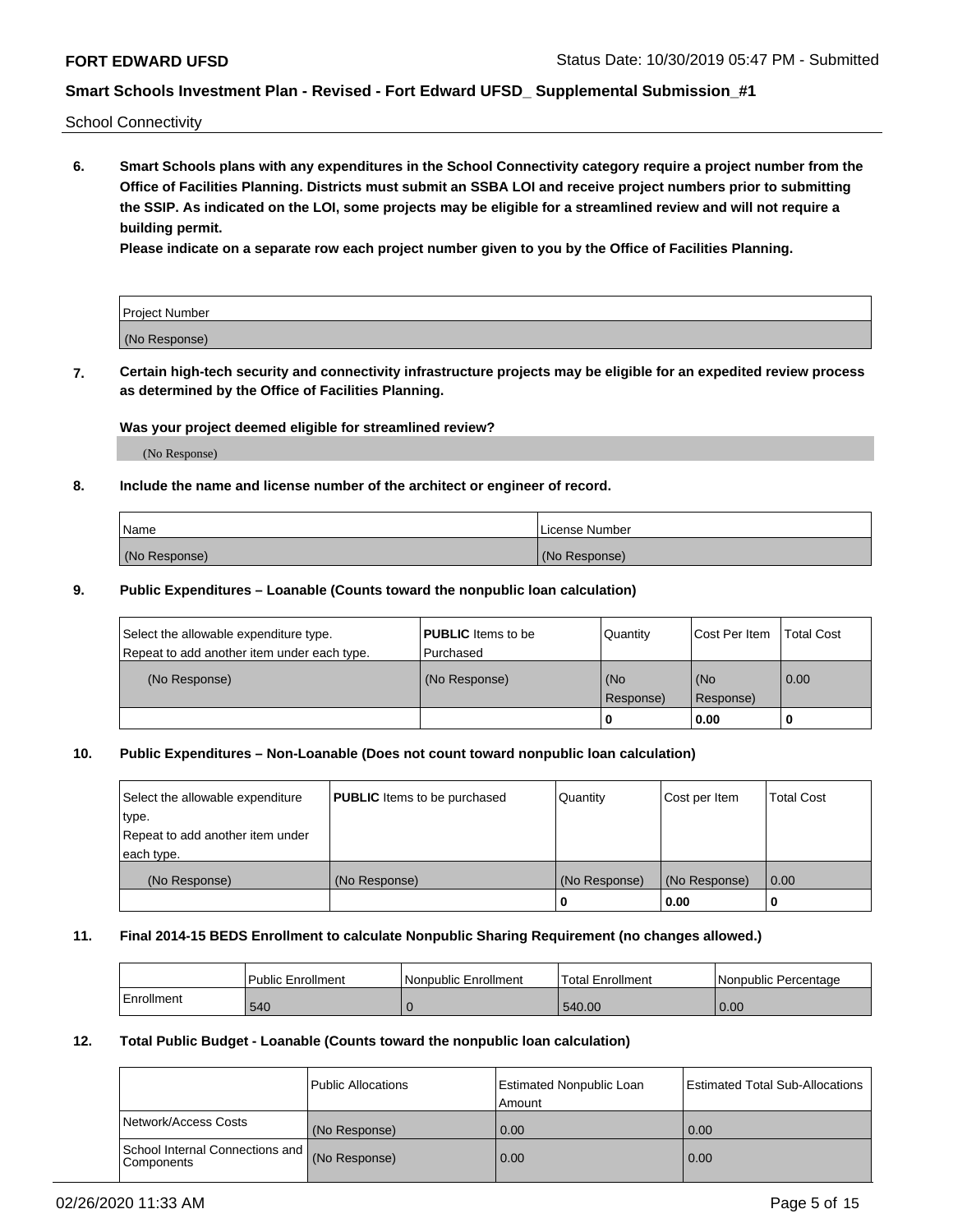School Connectivity

|         | Public Allocations | Estimated Nonpublic Loan<br>l Amount i | Estimated Total Sub-Allocations |
|---------|--------------------|----------------------------------------|---------------------------------|
| l Other | (No Response)      | 0.00                                   | 0.00                            |
| Totals: | 0.00               | 0                                      | 0                               |

# **13. Total Public Budget – Non-Loanable (Does not count toward the nonpublic loan calculation)**

|                                                   | Sub-<br>Allocation |
|---------------------------------------------------|--------------------|
|                                                   |                    |
| Network/Access Costs                              | (No Response)      |
| <b>Outside Plant Costs</b>                        | (No Response)      |
| <b>School Internal Connections and Components</b> | (No Response)      |
| Professional Services                             | (No Response)      |
| Testing                                           | (No Response)      |
| <b>Other Upfront Costs</b>                        | (No Response)      |
| <b>Other Costs</b>                                | (No Response)      |
| <b>Totals:</b>                                    | 0.00               |

# **14. School Connectivity Totals**

|                          | Total Sub-Allocations |
|--------------------------|-----------------------|
| Total Loanable Items     | 0.00                  |
| Total Non-Ioanable Items | 0.00                  |
| Totals:                  | 0                     |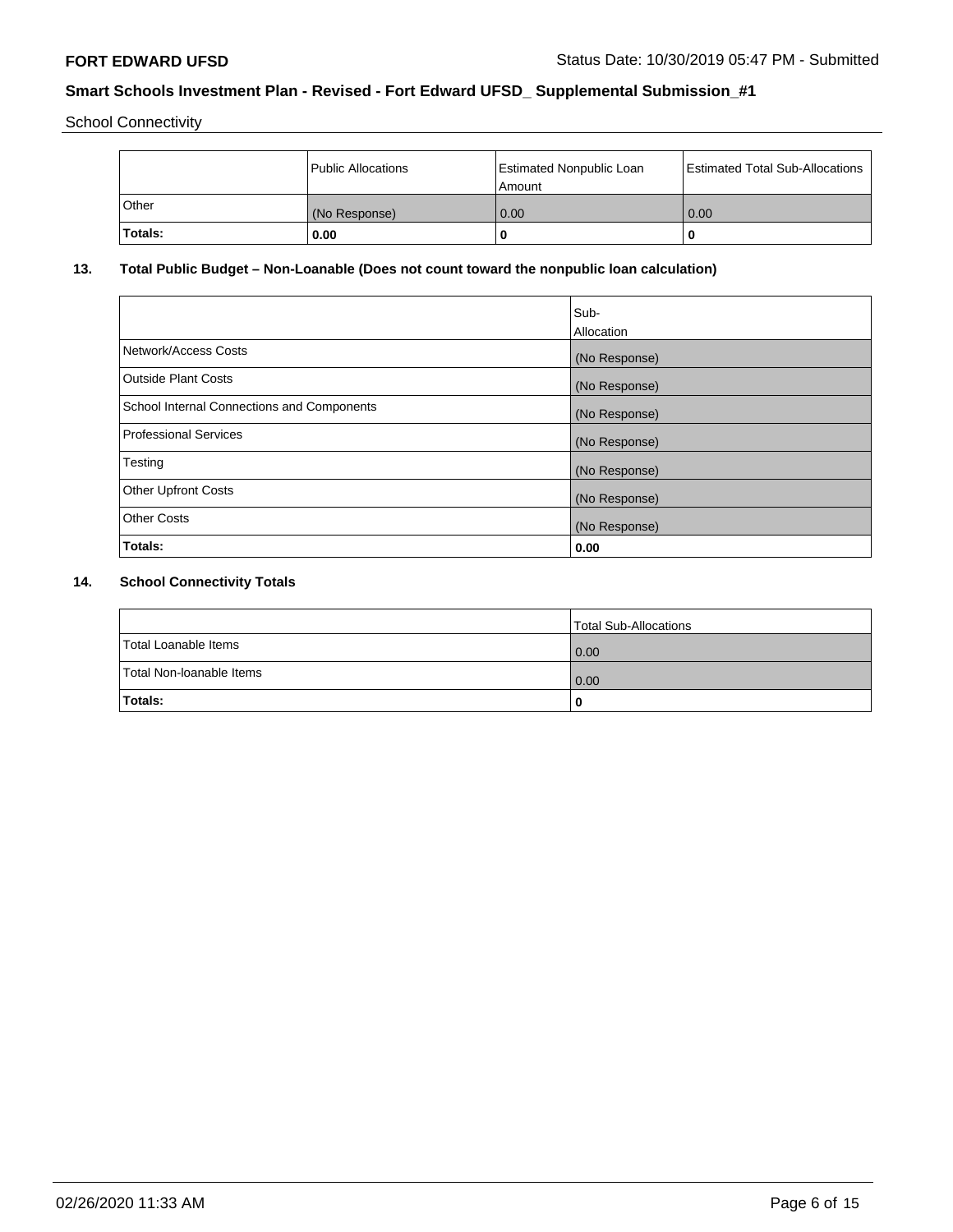Community Connectivity (Broadband and Wireless)

**1. Describe how you intend to use Smart Schools Bond Act funds for high-speed broadband and/or wireless connectivity projects in the community.**

(No Response)

**2. Please describe how the proposed project(s) will promote student achievement and increase student and/or staff access to the Internet in a manner that enhances student learning and/or instruction outside of the school day and/or school building.**

(No Response)

**3. Community connectivity projects must comply with all the necessary local building codes and regulations (building and related permits are not required prior to plan submission).**

 $\Box$  I certify that we will comply with all the necessary local building codes and regulations.

**4. Please describe the physical location of the proposed investment.**

(No Response)

**5. Please provide the initial list of partners participating in the Community Connectivity Broadband Project, along with their Federal Tax Identification (Employer Identification) number.**

| <b>Project Partners</b> | l Federal ID # |
|-------------------------|----------------|
| (No Response)           | (No Response)  |

**6. Please detail the type, quantity, per unit cost and total cost of the eligible items under each sub-category.**

| Select the allowable expenditure | Item to be purchased | Quantity      | Cost per Item | <b>Total Cost</b> |
|----------------------------------|----------------------|---------------|---------------|-------------------|
| type.                            |                      |               |               |                   |
| Repeat to add another item under |                      |               |               |                   |
| each type.                       |                      |               |               |                   |
| (No Response)                    | (No Response)        | (No Response) | (No Response) | 0.00              |
|                                  |                      | o             | 0.00          |                   |

**7. If you are submitting an allocation for Community Connectivity, complete this table.**

**Note that the calculated Total at the bottom of the table must equal the Total allocation for this category that you entered in the SSIP Overview overall budget.**

|                                    | Sub-Allocation |
|------------------------------------|----------------|
| Network/Access Costs               | (No Response)  |
| Outside Plant Costs                | (No Response)  |
| <b>Tower Costs</b>                 | (No Response)  |
| <b>Customer Premises Equipment</b> | (No Response)  |
| <b>Professional Services</b>       | (No Response)  |
| Testing                            | (No Response)  |
| <b>Other Upfront Costs</b>         | (No Response)  |
| <b>Other Costs</b>                 | (No Response)  |
| Totals:                            | 0.00           |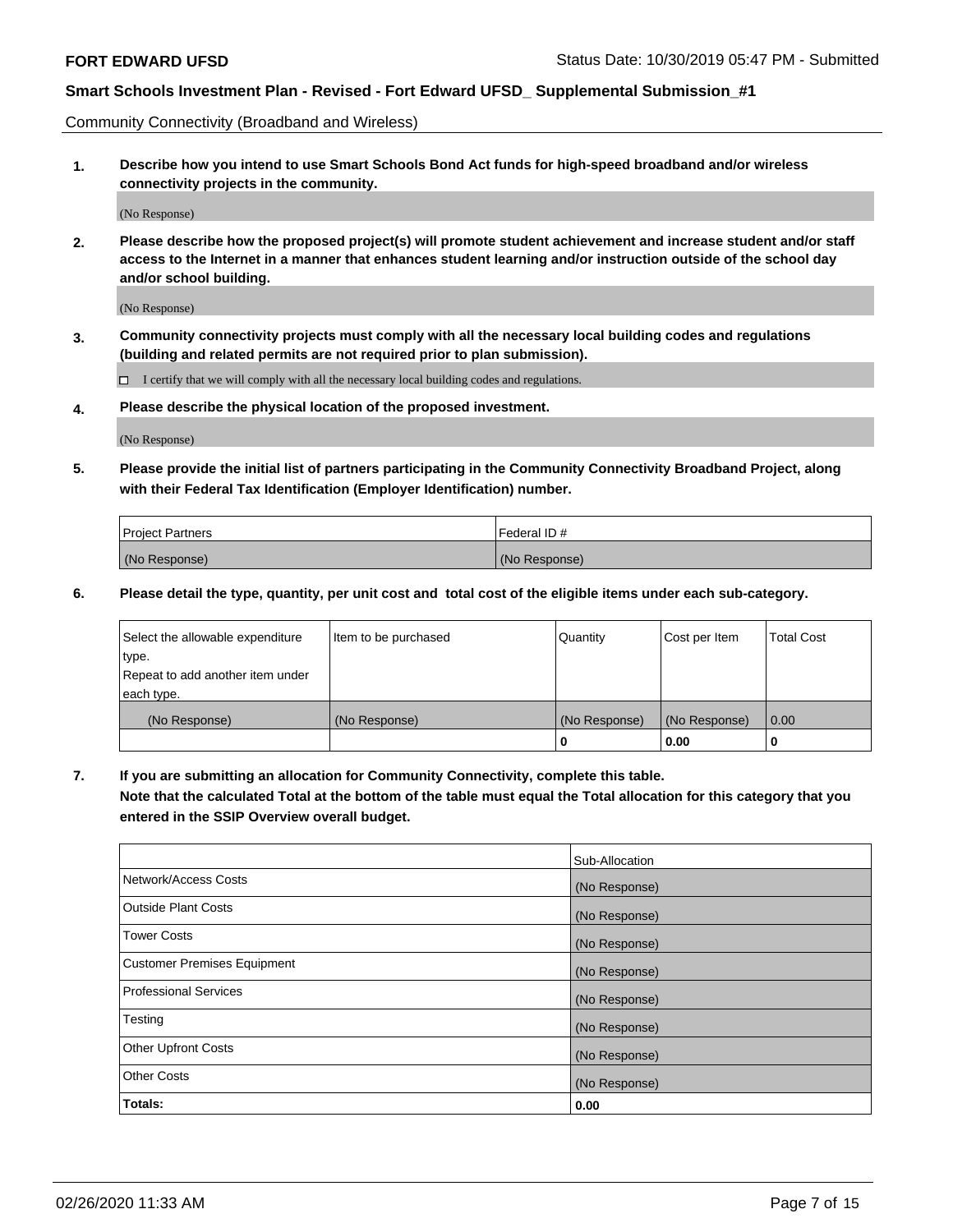#### Classroom Learning Technology

**1. In order for students and faculty to receive the maximum benefit from the technology made available under the Smart Schools Bond Act, their school buildings must possess sufficient connectivity infrastructure to ensure that devices can be used during the school day. Smart Schools Investment Plans must demonstrate that sufficient infrastructure that meets the Federal Communications Commission's 100 Mbps per 1,000 students standard currently exists in the buildings where new devices will be deployed, or is a planned use of a portion of Smart Schools Bond Act funds, or is under development through another funding source. Smart Schools Bond Act funds used for technology infrastructure or classroom technology investments must increase the number of school buildings that meet or exceed the minimum speed standard of 100 Mbps per 1,000 students and staff within 12 months. This standard may be met on either a contracted 24/7 firm service or a "burstable" capability. If the standard is met under the burstable criteria, it must be:**

**1. Specifically codified in a service contract with a provider, and**

**2. Guaranteed to be available to all students and devices as needed, particularly during periods of high demand, such as computer-based testing (CBT) periods.**

**Please describe how your district already meets or is planning to meet this standard within 12 months of plan submission.**

The district currently meets the Federal Communications Commission minimum speed standard. In addition, in accordance with our Technology Plan, the district has the capacity of telecommunication lines access between 1 Gbps and 10 Gbps and has a total contracted Internet bandwidth access through NERIC of 60 Mbps.

- **1a. If a district believes that it will be impossible to meet this standard within 12 months, it may apply for a waiver of this requirement, as described on the Smart Schools website. The waiver must be filed and approved by SED prior to submitting this survey.**
	- By checking this box, you are certifying that the school district has an approved waiver of this requirement on file with the New York State Education Department.
- **2. Connectivity Speed Calculator (Required). If the district currently meets the required speed, enter "Currently Met" in the last box: Expected Date When Required Speed Will be Met.**

|                  | l Number of | Required Speed | Current Speed in | <b>Expected Speed</b> | Expected Date        |
|------------------|-------------|----------------|------------------|-----------------------|----------------------|
|                  | Students    | lin Mbps       | <b>Mbps</b>      | to be Attained        | When Reauired        |
|                  |             |                |                  | l Within 12 Months    | Speed Will be Met    |
| Calculated Speed | 580         | 58.00          | 60               | 60                    | <b>Currently Met</b> |

**3. If the district wishes to have students and staff access the Internet from wireless devices within the school building, or in close proximity to it, it must first ensure that it has a robust Wi-Fi network in place that has sufficient bandwidth to meet user demand.**

**Please describe how you have quantified this demand and how you plan to meet this demand.**

As part of the district's work to create our SSBA plan, we engaged the services of the WSWHE BOCES Technology Department to conduct an audit of our current services and technological capacity. Within this scope of the audit, we reviewed our existing wifi capabilities and have installed wifi access points throughout the district to ensure 100% connectivity. Additionally, the district has used e-rate funds over the past four years to upgrade the internal network infrastructure to support this access.

**4. All New York State public school districts are required to complete and submit an Instructional Technology Plan survey to the New York State Education Department in compliance with Section 753 of the Education Law and per Part 100.12 of the Commissioner's Regulations.**

**Districts that include educational technology purchases as part of their Smart Schools Investment Plan must have a submitted and approved Instructional Technology Plan survey on file with the New York State Education Department.**

 $\boxtimes$  By checking this box, you are certifying that the school district has an approved Instructional Technology Plan survey on file with the New York State Education Department.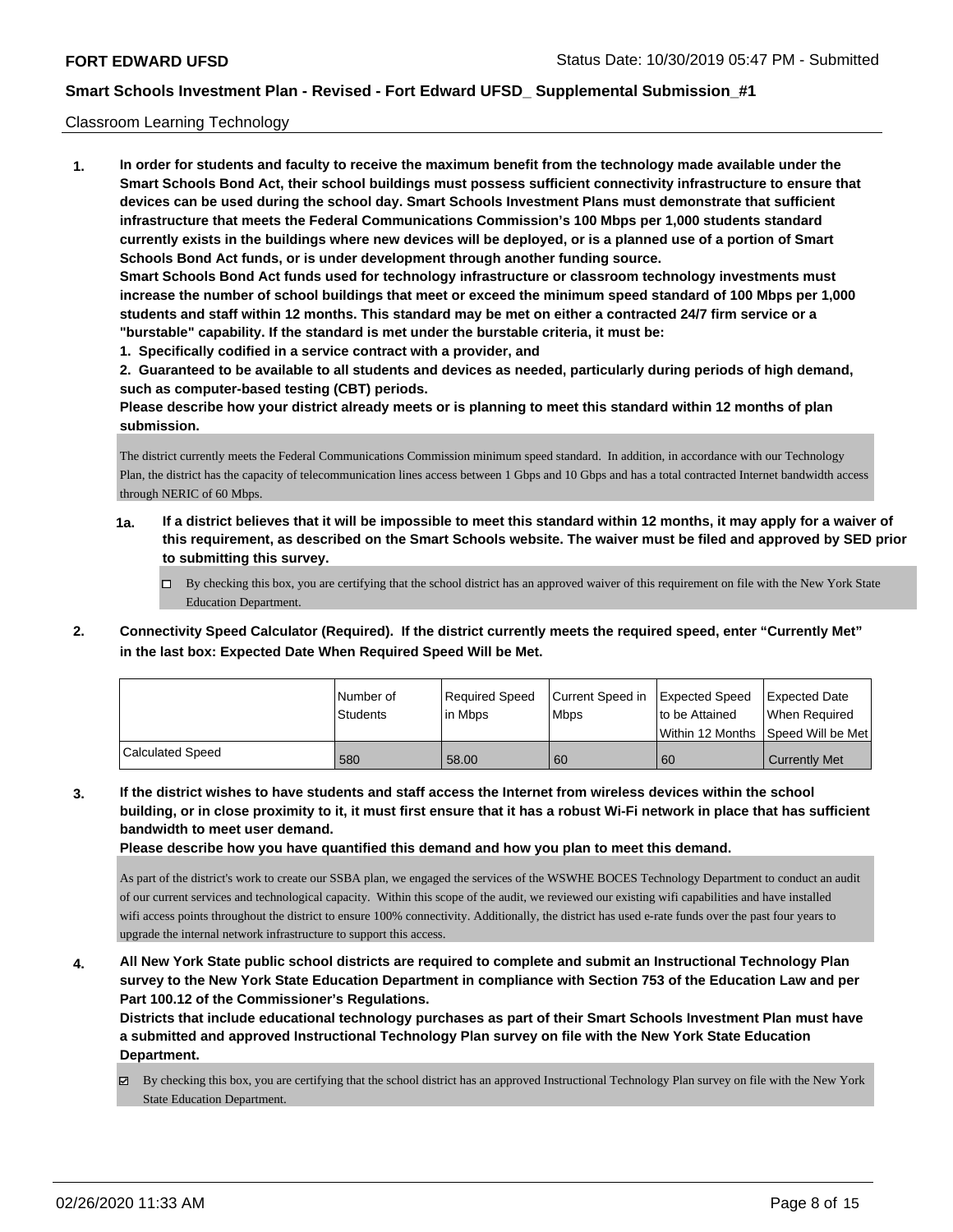#### Classroom Learning Technology

**5. Describe the devices you intend to purchase and their compatibility with existing or planned platforms or systems. Specifically address the adequacy of each facility's electrical, HVAC and other infrastructure necessary to install and support the operation of the planned technology.**

The district is planning to replace our existing, and expiring, SMARTBoards with interactive displays, which are compatible with our existing network infrastructure and have improved energy efficiency. These systems will require no new wiring to install as they will replace older, less efficient technology. The network wiring is more than capable of handling these new devices.

The computers and chromebooks in this plan are also compatible with the school network and electrical systems with no alteration or installations needed.

 We have worked with the Learning Technology Office within the WSWHE BOCES to select the display and have used the services of the architectural firm Tetratech to review wiring needed to complete the project. The existing wiring meets or exceeds the needs of the project. BOCES technicians will install the devices by replacing the old devices and connecting to existing wiring.

#### **6. Describe how the proposed technology purchases will:**

- **> enhance differentiated instruction;**
- **> expand student learning inside and outside the classroom;**
- **> benefit students with disabilities and English language learners; and**
- **> contribute to the reduction of other learning gaps that have been identified within the district.**

**The expectation is that districts will place a priority on addressing the needs of students who struggle to succeed in a rigorous curriculum. Responses in this section should specifically address this concern and align with the district's Instructional Technology Plan (in particular Question 2 of E. Curriculum and Instruction: "Does the district's instructional technology plan address the needs of students with disabilities to ensure equitable access to instruction, materials and assessments?" and Question 3 of the same section: "Does the district's instructional technology plan address the provision of assistive technology specifically for students with disabilities to ensure access to and participation in the general curriculum?")**

**In addition, describe how the district ensures equitable access to instruction, materials and assessments and participation in the general curriculum for both SWD and English Language Learners/Multilingual Learners (ELL/MLL) students.**

Technology can be a powerful vehicle for actively engaging all students in learning. That active engagement is particularly important for students who are struggling or are ELL. Using technology tools and resources, teachers are able to personalize learning, differentiating both the content and the pedagogical approaches depending on the needs of students and the syple they learn in. Teachers can extend learning beyond the hours of the day and the confines of the classroom. They can also create authentic learning experiences and connect students to resources that will greatly enhance their learning. These resources can include content/ language, study tools, collaborative tools, tools for assessment and also connections to experts in the field, as well as to other students. Interactive displays and 1:1 devices will afford these opportunities.

Students who are learning English and those with disabilities are integrated into regular classrooms, with support, as much as possible here at Fort Edward. Therefore, the same apps that help all of our students also help our special education/ ELL students. Additionally, our special ed/ELL students use other websites and apps to help them overcome their particular areas of need, such as speech-to-text apps, text-to-speech apps, and sign language assistance programs, to name a few. ELL students are also using Google Translate on their Chromebooks to access and translate websites from English to their native language.

The proposed technology allows students to engage in learning in their own style and through collaboration. Content explored is more engaging, allowing a more solid foundation, better comprehension, retention, and application of knowledge which will reduce learning gaps.

## **7. Where appropriate, describe how the proposed technology purchases will enhance ongoing communication with parents and other stakeholders and help the district facilitate technology-based regional partnerships, including distance learning and other efforts.**

Just as these classroom learning devices afford opportunity to reach learners within their learning style, they also afford greater levels of collaboration with stakeholders such as parents, community members, partners outside of the physical district. These interactive displays, combined with 1:1 chrome books allow stakeholders to connect and share information, collaborate, video conference, and explore resources they would not otherwise have access to.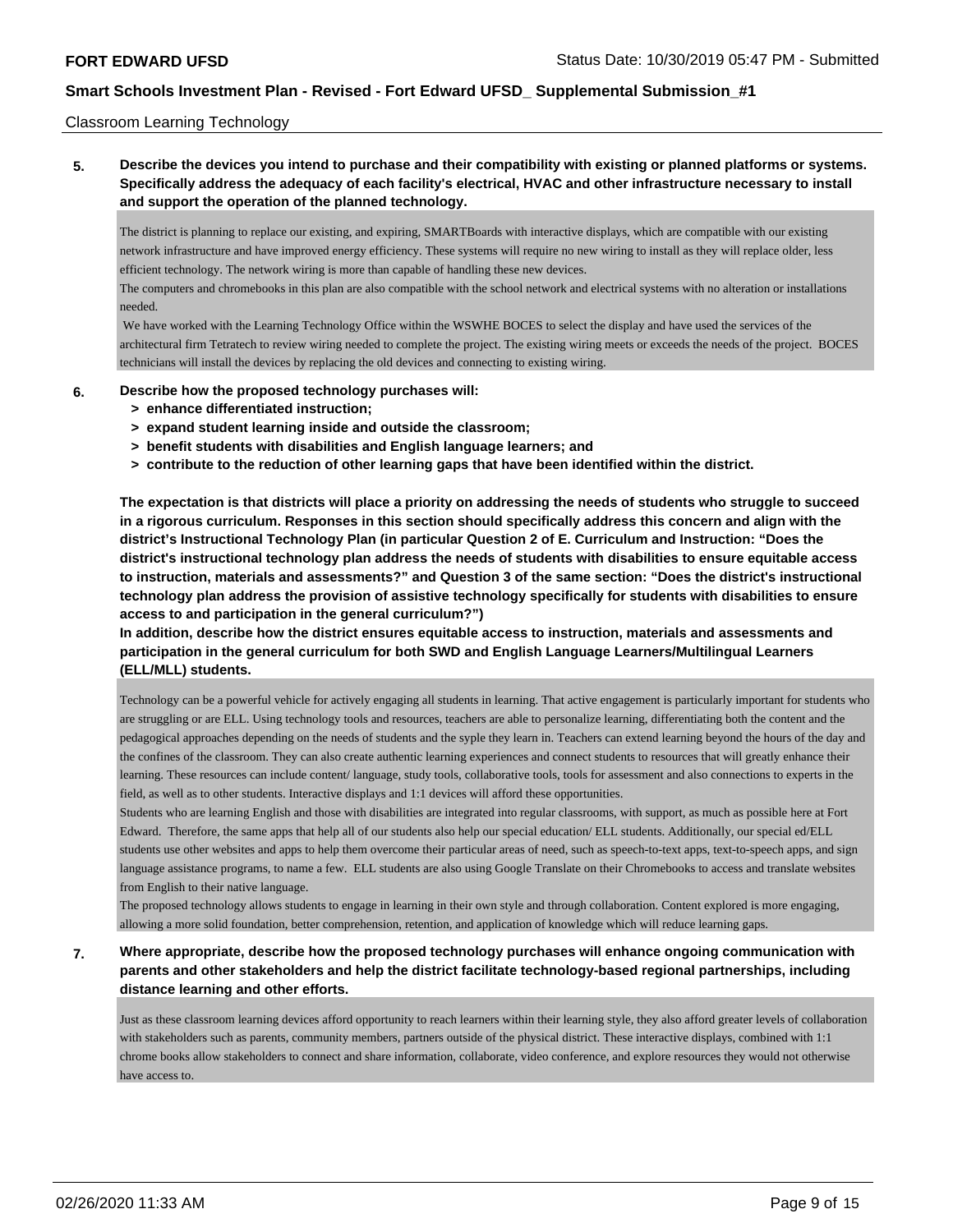#### Classroom Learning Technology

**8. Describe the district's plan to provide professional development to ensure that administrators, teachers and staff can employ the technology purchased to enhance instruction successfully.**

**Note: This response should be aligned and expanded upon in accordance with your district's response to Question 1 of F. Professional Development of your Instructional Technology Plan: "Please provide a summary of professional development offered to teachers and staff, for the time period covered by this plan, to support technology to enhance teaching and learning. Please include topics, audience and method of delivery within your summary."**

Professional development planning at Fort Edward Union Free School District is ongoing, sustained, and specifically aligned with New York State's school and district goals, including, but not limited to, technology goals. The district looks at multiple factors in determining professional development needs. An analysis of these needs assists in planning activities for the year. Goals and needs are aligned with the New York State Professional Development Standards, and District and Building Goals.

The stakeholder group is comprised of Pre K-12 teacher representatives, administrators, parents, and the superintendent. This group meets to plan and make recommendations regarding the focus of professional development opportunities to be considered and reflected in this plan. This plan includes, but is not limited to, technology goals and professional development. The group considered current research, as well as input from the professional staff, in the design and development of the plan.

The Fort Edward Union Free School District believes that all students can learn, and it recognizes that quality professional development is essential to the continuous improvement of the educational process. The district has long demonstrated a commitment to connecting professional development to the improvement of student results and will continue to promote and assure the ongoing development and growth of its professional staff. To that end, the district has developed a comprehensive PDP that encompasses technology initiatives (linked below). The district PDP targets curriculum,

pedagogy, instructional technology, and equitable access and support the district mission and vision. PD must be fluid and adaptive to meet the needs of it's staff and, in the end, students. To this end, evaluation of the district's current PD and technology goals will be ongoing. This evaluation, described in sections of this plan and in the PDP itself, will be used to revise actions and planning to better target staff need.

Goal #1 which focuses on equitable access will begin with an in-depth audit of technology; from infrastructure to end user devices and software. This audit will be used to establish a concrete rotation and budget to better meet initiatives described in Goal #2.

Goal #2 of this plan focuses on student achievement through the through evaluation and design of 21st Century Learning Environments. Evaluation of this goal will be ongoing and be based upon work in the Goal #1 audit.

Goal #3 targets stakeholder groups and extracurricular programs. This goal focuses on maintaining a safe and collaborative connection between the school and the community. The information accumulated from goal #1 will assist with providing a safer campus by tying into a Smart Schools security project and identifying positive methods of communication with the community. The latter will be evaluated using data from district communication platforms and through an annual community survey, as well as formatively at various events. Annual analysis and reflection of district needs will be based on survey of all stakeholders for professional development needs, NYS/local testing data, NYS School Report Cards, NYS regulations and mandates and district goals focused on student growth. Professional opportunities will be made available to all stakeholders to support continued professional growth and learning as it pertains to students' academic/social and emotional learning. Learning opportunities will be offered through in-service, out of district, after school, summer PD and online (Google hangout). Examples include Google Gsuite (classroom, forms for evaluation etc) , flipped classrooms, collaborative instructional technology in the content area, the formal digital writing process/ on demand, using sheets for STEM, constructing digital arguments, etc.

In compliance with NYS Education Department regulations, the Fort Edward UFSD will ensure all certified professionals have opportunities to participate in approved professional development. Approved hours will be documented for all professional staff. Recognized professional learning and leadership activities will be developed in collaboration with teachers, teaching assistants, and administrators and district partnerships with WSWHE BOCES, Capital Region BOCES, Questar III, David Mitchell, and the Washington Collaborative. The professional development plan will be reviewed, revised and submitted annually to the Superintendent of Schools and the Board of Education for their review, consideration and approval.

## **9. Districts must contact one of the SUNY/CUNY teacher preparation programs listed on the document on the left side of the page that supplies the largest number of the district's new teachers to request advice on innovative uses and best practices at the intersection of pedagogy and educational technology.**

By checking this box, you certify that you have contacted the SUNY/CUNY teacher preparation program that supplies the largest number of your new teachers to request advice on these issues.

#### **9a. Please enter the name of the SUNY or CUNY Institution that you contacted.**

SUNY Plattsburgh

#### **9b. Enter the primary Institution phone number.**

(518) 792-5425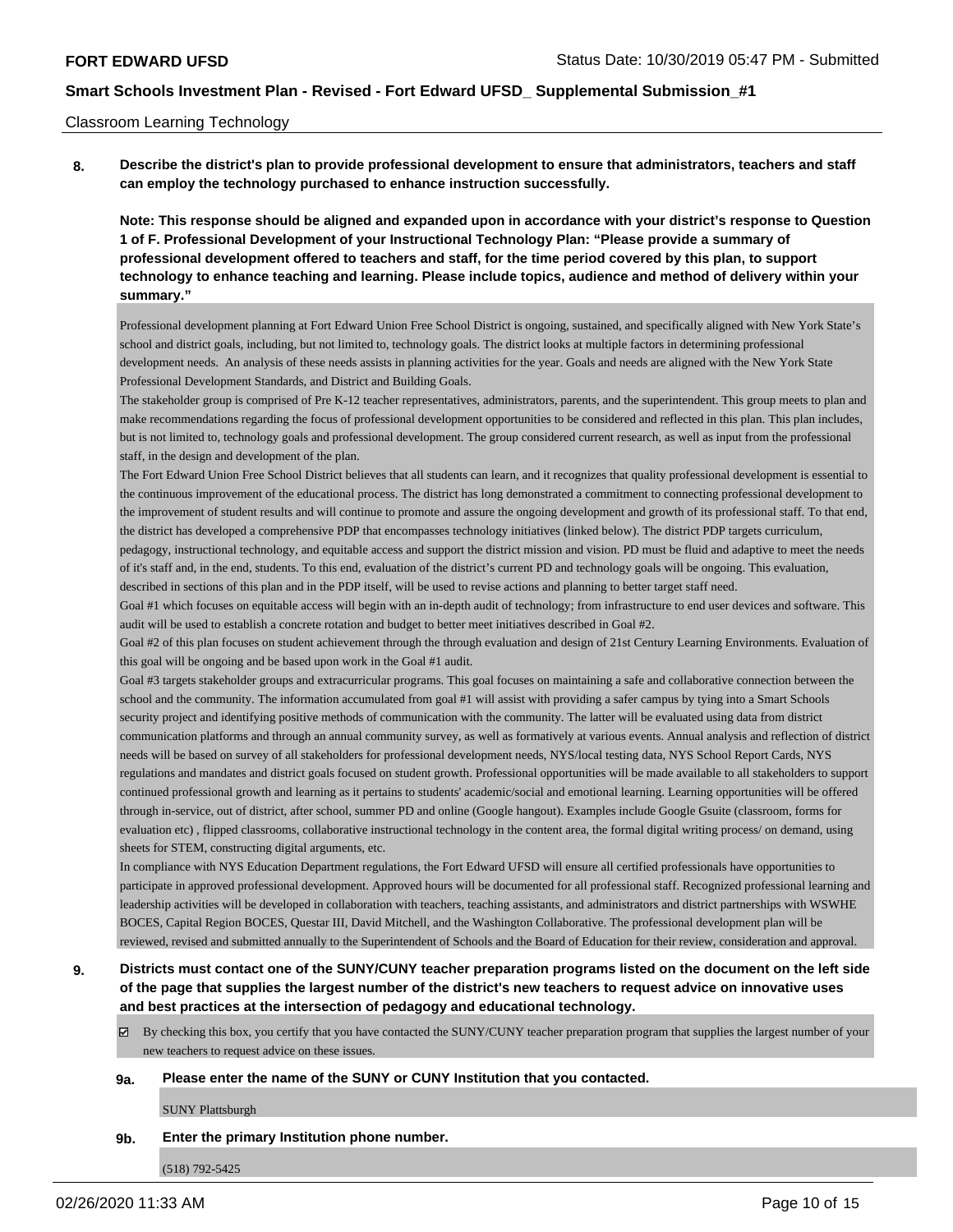Classroom Learning Technology

**9c. Enter the name of the contact person with whom you consulted and/or will be collaborating with on innovative uses of technology and best practices.**

Steve Danna

**10. To ensure the sustainability of technology purchases made with Smart Schools funds, districts must demonstrate a long-term plan to maintain and replace technology purchases supported by Smart Schools Bond Act funds. This sustainability plan shall demonstrate a district's capacity to support recurring costs of use that are ineligible for Smart Schools Bond Act funding such as device maintenance, technical support, Internet and wireless fees, maintenance of hotspots, staff professional development, building maintenance and the replacement of incidental items. Further, such a sustainability plan shall include a long-term plan for the replacement of purchased devices and equipment at the end of their useful life with other funding sources.**

By checking this box, you certify that the district has a sustainability plan as described above.

**11. Districts must ensure that devices purchased with Smart Schools Bond funds will be distributed, prepared for use, maintained and supported appropriately. Districts must maintain detailed device inventories in accordance with generally accepted accounting principles.**

By checking this box, you certify that the district has a distribution and inventory management plan and system in place.

**12. Please detail the type, quantity, per unit cost and total cost of the eligible items under each sub-category.**

| Select the allowable expenditure<br>type. | I Item to be Purchased             | Quantity | Cost per Item | <b>Total Cost</b> |
|-------------------------------------------|------------------------------------|----------|---------------|-------------------|
| Repeat to add another item under          |                                    |          |               |                   |
|                                           |                                    |          |               |                   |
| each type.                                |                                    |          |               |                   |
| <b>Laptop Computers</b>                   | Chromebooks                        | 400      | 220.00        | 88,000,00         |
| <b>Desktop Computers</b>                  | <b>Classroom Computers</b>         | 50       | 586.00        | 29,300.00         |
| <b>Other Costs</b>                        | <b>Wireless Projection Modules</b> | 50       | 325.00        | 16.250.00         |
| Interactive Whiteboards                   | Wall mounts for displays           | 50       | 251.00        | 12,550.00         |
| Interactive Whiteboards                   | <b>Interactive Displays</b>        | 50       | 2.900.00      | 145,000.00        |
|                                           |                                    | 600      | 4.282.00      | 291,100           |

### **13. Final 2014-15 BEDS Enrollment to calculate Nonpublic Sharing Requirement (no changes allowed.)**

|            | l Public Enrollment | Nonpublic Enrollment | l Total Enrollment | Nonpublic<br>l Percentage |
|------------|---------------------|----------------------|--------------------|---------------------------|
| Enrollment | 540                 |                      | 540.00             | 0.00                      |

### **14. If you are submitting an allocation for Classroom Learning Technology complete this table.**

|                         | Public School Sub-Allocation | <b>Estimated Nonpublic Loan</b><br>Amount<br>(Based on Percentage Above) | Estimated Total Public and<br>Nonpublic Sub-Allocation |
|-------------------------|------------------------------|--------------------------------------------------------------------------|--------------------------------------------------------|
| Interactive Whiteboards | 157,550.00                   | 0.00                                                                     | 157,550.00                                             |
| Computer Servers        | (No Response)                | 0.00                                                                     | 0.00                                                   |
| Desktop Computers       | 29,300.00                    | 0.00                                                                     | 29,300.00                                              |
| <b>Laptop Computers</b> | 88,000,00                    | 0.00                                                                     | 88,000,00                                              |
| <b>Tablet Computers</b> | (No Response)                | 0.00                                                                     | 0.00                                                   |
| <b>Other Costs</b>      | 16,250.00                    | 0.00                                                                     | 16,250.00                                              |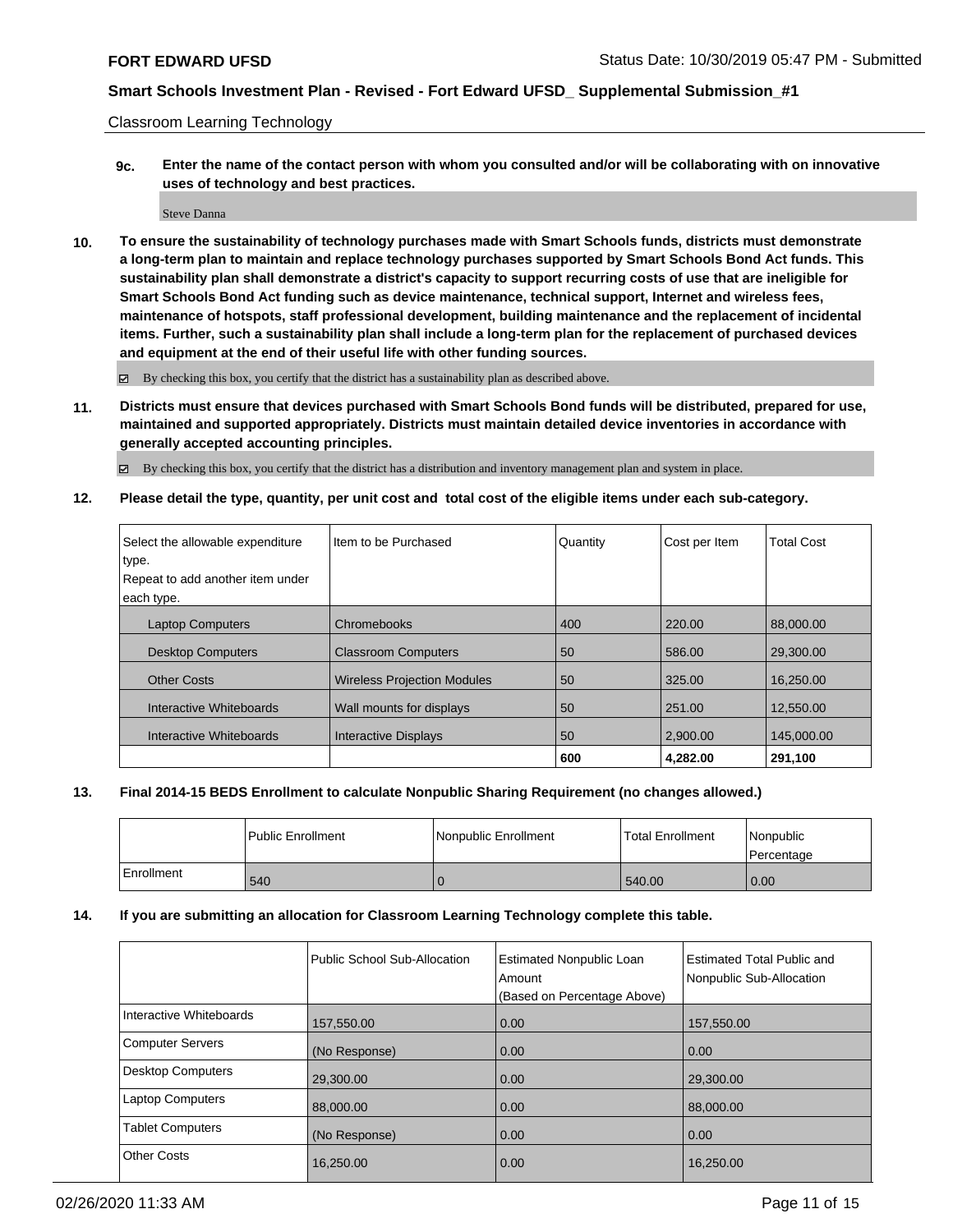Classroom Learning Technology

|         | Public School Sub-Allocation | <b>Estimated Nonpublic Loan</b><br>l Amount<br>(Based on Percentage Above) | <b>Estimated Total Public and</b><br>Nonpublic Sub-Allocation |
|---------|------------------------------|----------------------------------------------------------------------------|---------------------------------------------------------------|
| Totals: | 291,100.00                   | 0                                                                          | 291,100                                                       |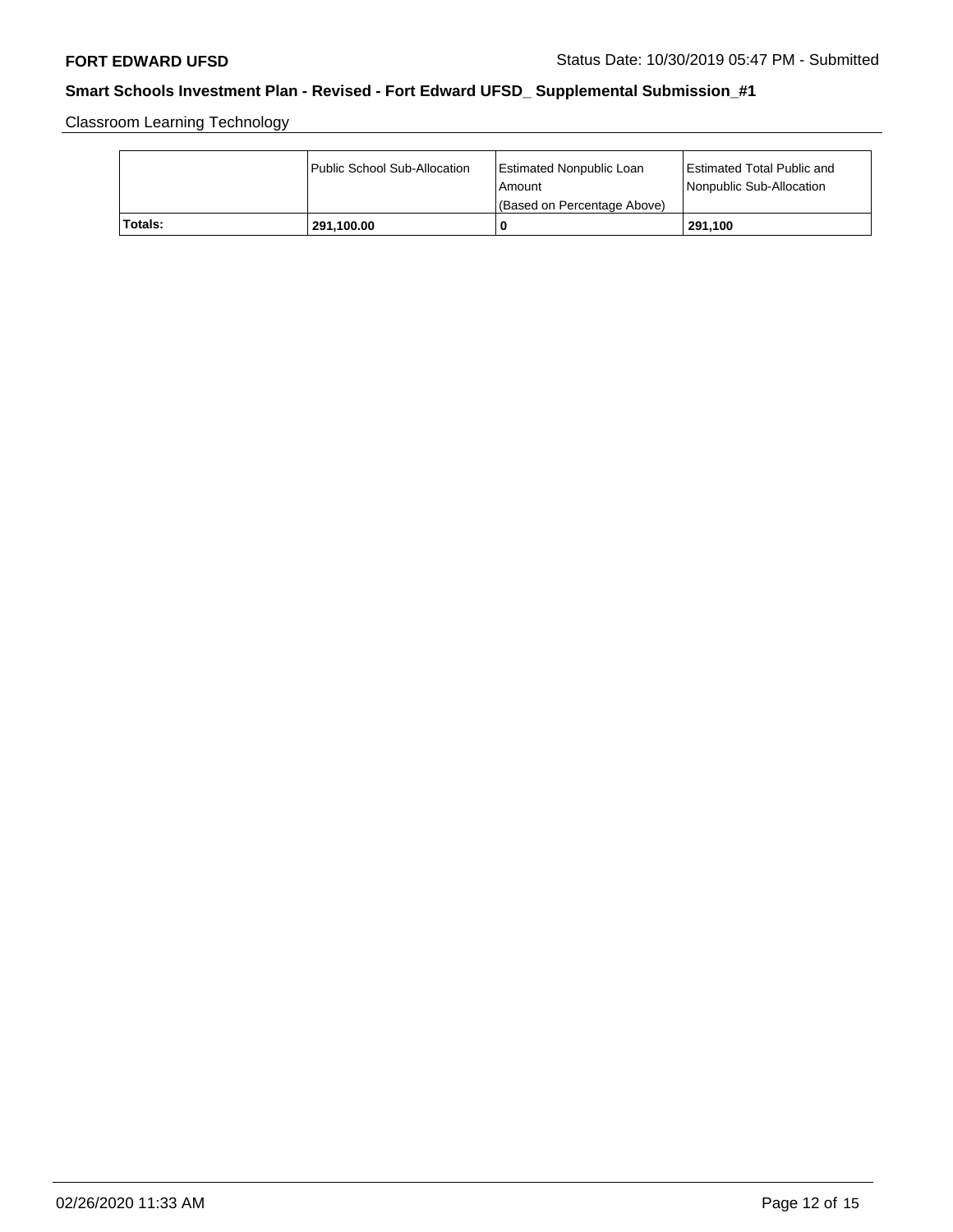#### Pre-Kindergarten Classrooms

**1. Provide information regarding how and where the district is currently serving pre-kindergarten students and justify the need for additional space with enrollment projections over 3 years.**

(No Response)

- **2. Describe the district's plan to construct, enhance or modernize education facilities to accommodate prekindergarten programs. Such plans must include:**
	- **Specific descriptions of what the district intends to do to each space;**
	- **An affirmation that new pre-kindergarten classrooms will contain a minimum of 900 square feet per classroom;**
	- **The number of classrooms involved;**
	- **The approximate construction costs per classroom; and**
	- **Confirmation that the space is district-owned or has a long-term lease that exceeds the probable useful life of the improvements.**

(No Response)

**3. Smart Schools Bond Act funds may only be used for capital construction costs. Describe the type and amount of additional funds that will be required to support ineligible ongoing costs (e.g. instruction, supplies) associated with any additional pre-kindergarten classrooms that the district plans to add.**

(No Response)

**4. All plans and specifications for the erection, repair, enlargement or remodeling of school buildings in any public school district in the State must be reviewed and approved by the Commissioner. Districts that plan capital projects using their Smart Schools Bond Act funds will undergo a Preliminary Review Process by the Office of Facilities Planning.**

**Please indicate on a separate row each project number given to you by the Office of Facilities Planning.**

| Project Number |  |
|----------------|--|
| (No Response)  |  |
|                |  |

**5. Please detail the type, quantity, per unit cost and total cost of the eligible items under each sub-category.**

| Select the allowable expenditure | Item to be purchased | Quantity      | Cost per Item | <b>Total Cost</b> |
|----------------------------------|----------------------|---------------|---------------|-------------------|
| type.                            |                      |               |               |                   |
| Repeat to add another item under |                      |               |               |                   |
| each type.                       |                      |               |               |                   |
| (No Response)                    | (No Response)        | (No Response) | (No Response) | 0.00              |
|                                  |                      | U             | 0.00          |                   |

**6. If you have made an allocation for Pre-Kindergarten Classrooms, complete this table. Note that the calculated Total at the bottom of the table must equal the Total allocation for this category that you entered in the SSIP Overview overall budget.**

|                                          | Sub-Allocation |
|------------------------------------------|----------------|
| Construct Pre-K Classrooms               | (No Response)  |
| Enhance/Modernize Educational Facilities | (No Response)  |
| <b>Other Costs</b>                       | (No Response)  |
| Totals:                                  | 0.00           |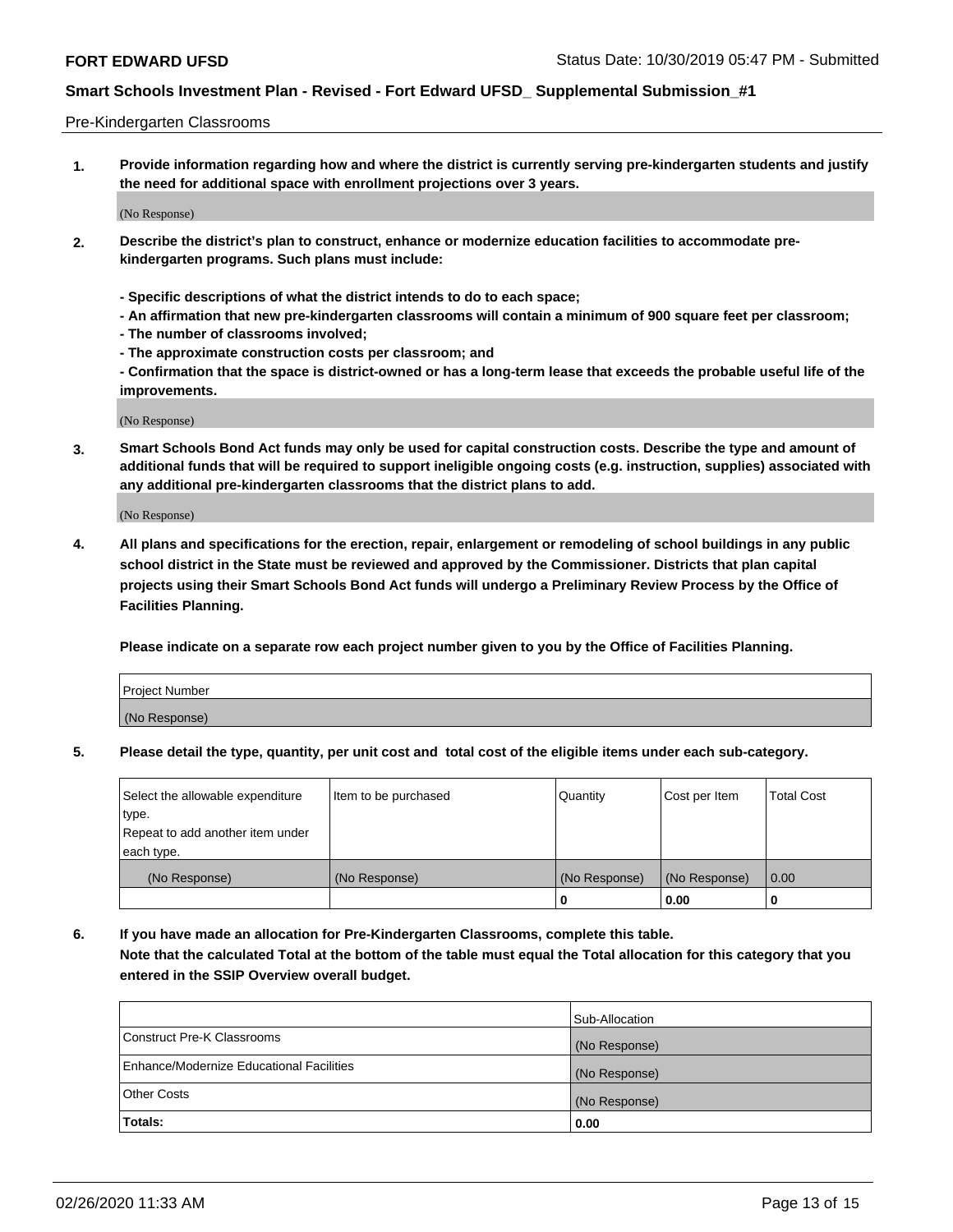Replace Transportable Classrooms

**1. Describe the district's plan to construct, enhance or modernize education facilities to provide high-quality instructional space by replacing transportable classrooms.**

(No Response)

**2. All plans and specifications for the erection, repair, enlargement or remodeling of school buildings in any public school district in the State must be reviewed and approved by the Commissioner. Districts that plan capital projects using their Smart Schools Bond Act funds will undergo a Preliminary Review Process by the Office of Facilities Planning.**

**Please indicate on a separate row each project number given to you by the Office of Facilities Planning.**

| Project Number |  |
|----------------|--|
|                |  |
| (No Response)  |  |

**3. For large projects that seek to blend Smart Schools Bond Act dollars with other funds, please note that Smart Schools Bond Act funds can be allocated on a pro rata basis depending on the number of new classrooms built that directly replace transportable classroom units.**

**If a district seeks to blend Smart Schools Bond Act dollars with other funds describe below what other funds are being used and what portion of the money will be Smart Schools Bond Act funds.**

(No Response)

**4. Please detail the type, quantity, per unit cost and total cost of the eligible items under each sub-category.**

| Select the allowable expenditure | Item to be purchased | Quantity      | Cost per Item | Total Cost |
|----------------------------------|----------------------|---------------|---------------|------------|
| ∣type.                           |                      |               |               |            |
| Repeat to add another item under |                      |               |               |            |
| each type.                       |                      |               |               |            |
| (No Response)                    | (No Response)        | (No Response) | (No Response) | 0.00       |
|                                  |                      | u             | 0.00          |            |

**5. If you have made an allocation for Replace Transportable Classrooms, complete this table. Note that the calculated Total at the bottom of the table must equal the Total allocation for this category that you entered in the SSIP Overview overall budget.**

|                                                | Sub-Allocation |
|------------------------------------------------|----------------|
| Construct New Instructional Space              | (No Response)  |
| Enhance/Modernize Existing Instructional Space | (No Response)  |
| Other Costs                                    | (No Response)  |
| Totals:                                        | 0.00           |